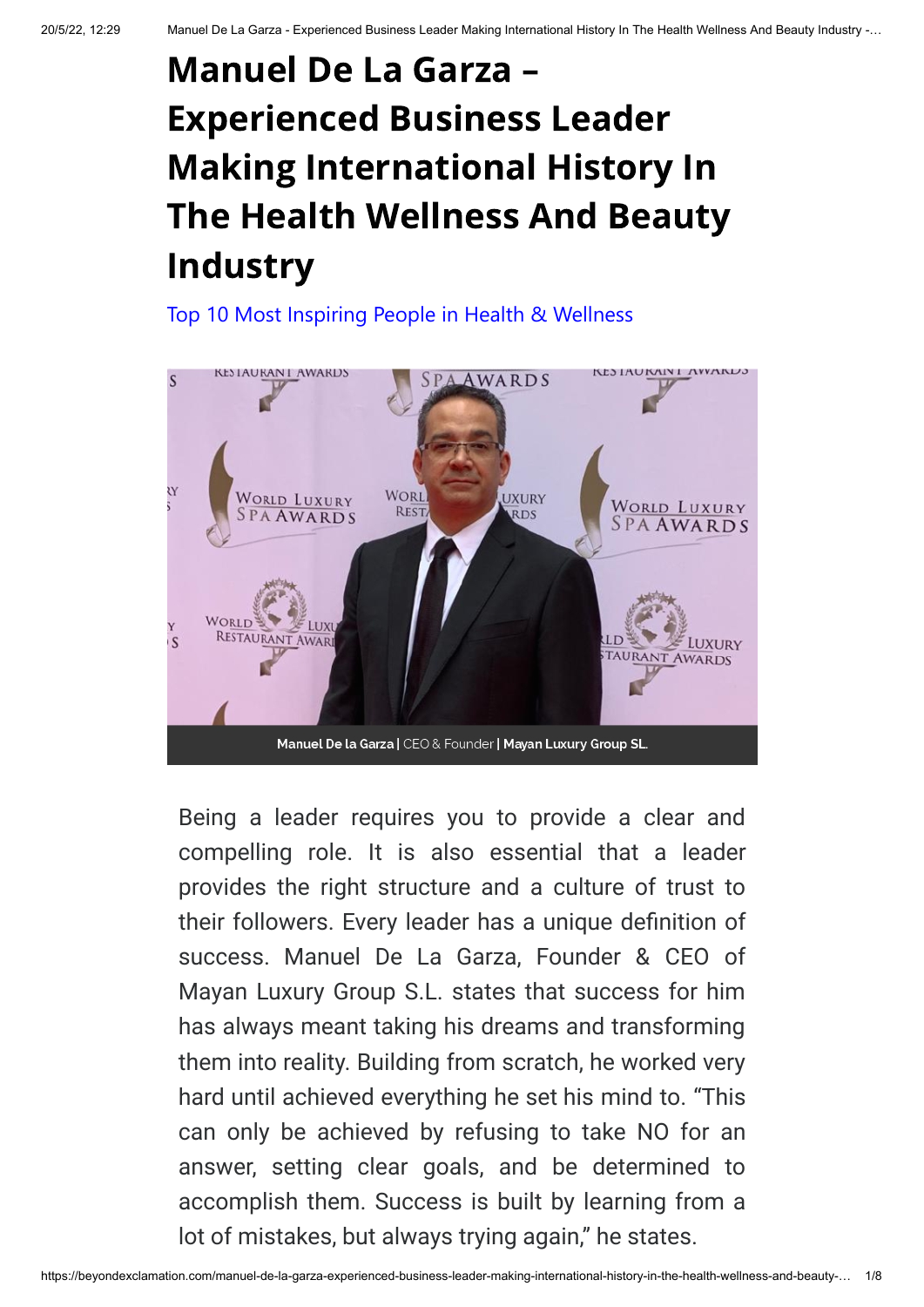#### **It Is From Failure That Most Growth Comes**

Setbacks and challenges are what help us learn and grow into greater human beings.

Manuel completely agrees with the fact that challenges make you stronger. He adds that "they make you stronger, as well as wiser enough to know you have much to learn. You become more agile, faster, and even more capable of dealing with situations you would never have imagined." He has learned that from every failure, there is something to rescue for the next project. The learning curve never stops. **Example 18 Community** Computer and the Spa Group of the Year Spanner Computer and Cyclus Certain Computer in the Section of the Section Section Section Section Section Section Section Section Section Section Section Secti

# **Growth Of Mayan Luxury Group Under Manuel's Leadership**

The Wellness sector has never been as important as it is today. Manuel has always believed in it and bets everything to get the awards and recognition they have today, which already exceed 13 awards by the World Luxury Spa Awards, 4 Conde Nast's Gold List as well as nominated by the World Spa & Wellness Awards bring to Europe the history of his great grandfather, paying homage to him, K'inam Canek, priest of the "House of the Sun" and to share Ancient Mayan Sounds, Rituals, and Treatments inherited from one generation to the next. "I would also highlight as an innovation the project I carried out during the COVID-19 pandemic, SPA BCN Connect, when all the Hotels, and indeed our Spas, closed. I wanted to create a community with the competition to be noticed so that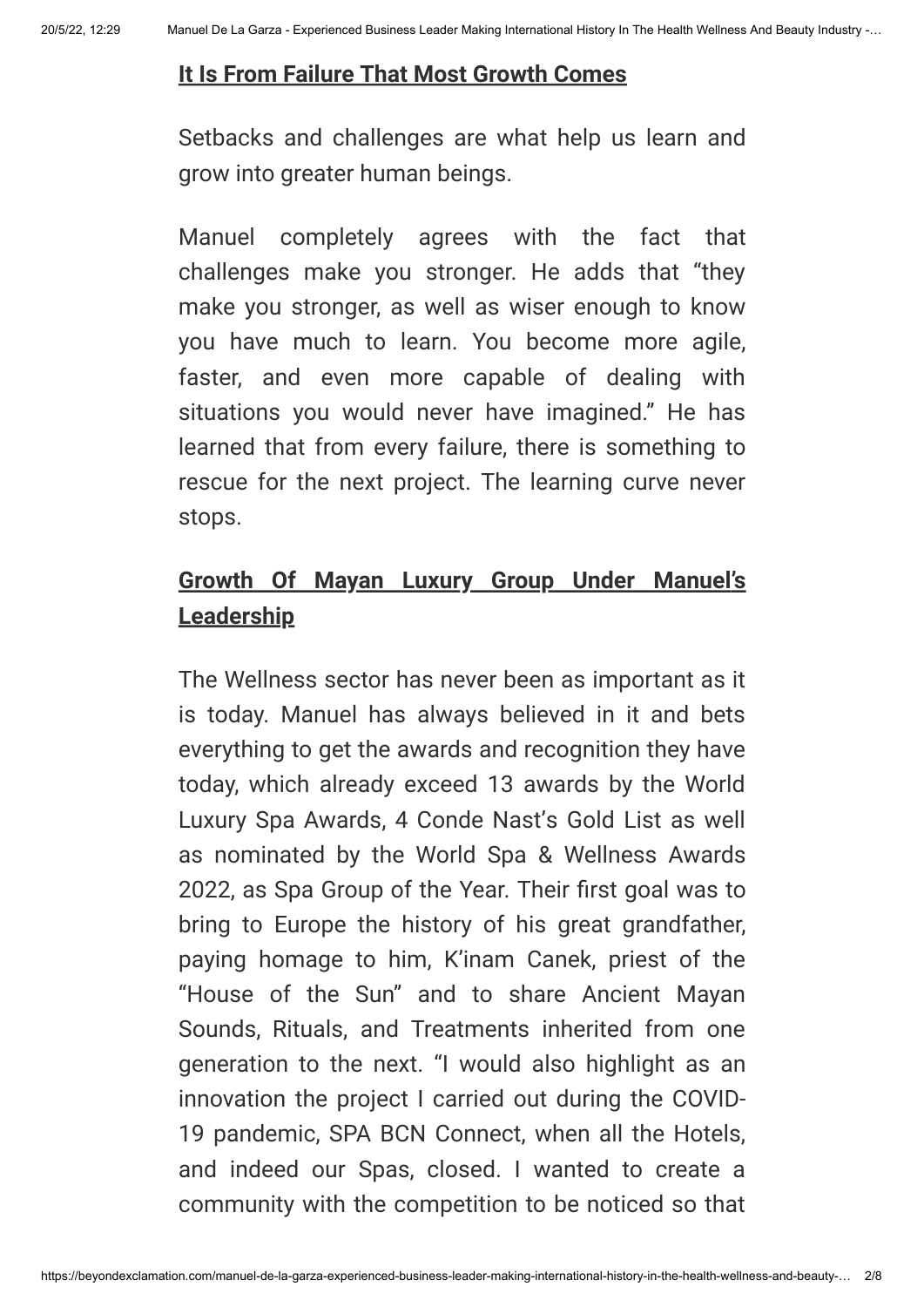the government would also take this sector into account and get help," says Manuel.

"I could mention that Mayan Luxury Group has been affected many times by the lack of staff or trained personnel to follow our strict protocols since we work in 5\* hotels, belonging to The Leading Hotels of the World," he further adds. This however has never stopped them from moving forward, looking for staff in all parts of Spain and Europe. Manuel claims that the magnitude of the growth is very big since he started by himself with two of the most important people in his life supporting him, his wife and his sister, growing this family business until today. Little by little and over the years, he has advanced and today they have more than 25 persons in the Mayan team, with projects all over Spain, and with a great desire to continue expanding the Mayan traditions and new brands like Égoïste Spa, the most recent brand.

## **Best Recognition As A Leader**

Having ideas and not being able to accomplish them, working in international companies, is what determined Manuel's entrepreneurial spirit. He knew that if he wanted something, he would have to take it by force by himself.

The company has been recognized with many awards, but until this day, the best recognition Manuel claims is to see the customers, once and again, exiting one of their Spas, saying it has been the best experience in a Spa. He states that "I have been re-born" is the best recognition they can receive from a customer, or a Mayan Spa Lover as they call them. "To see his staff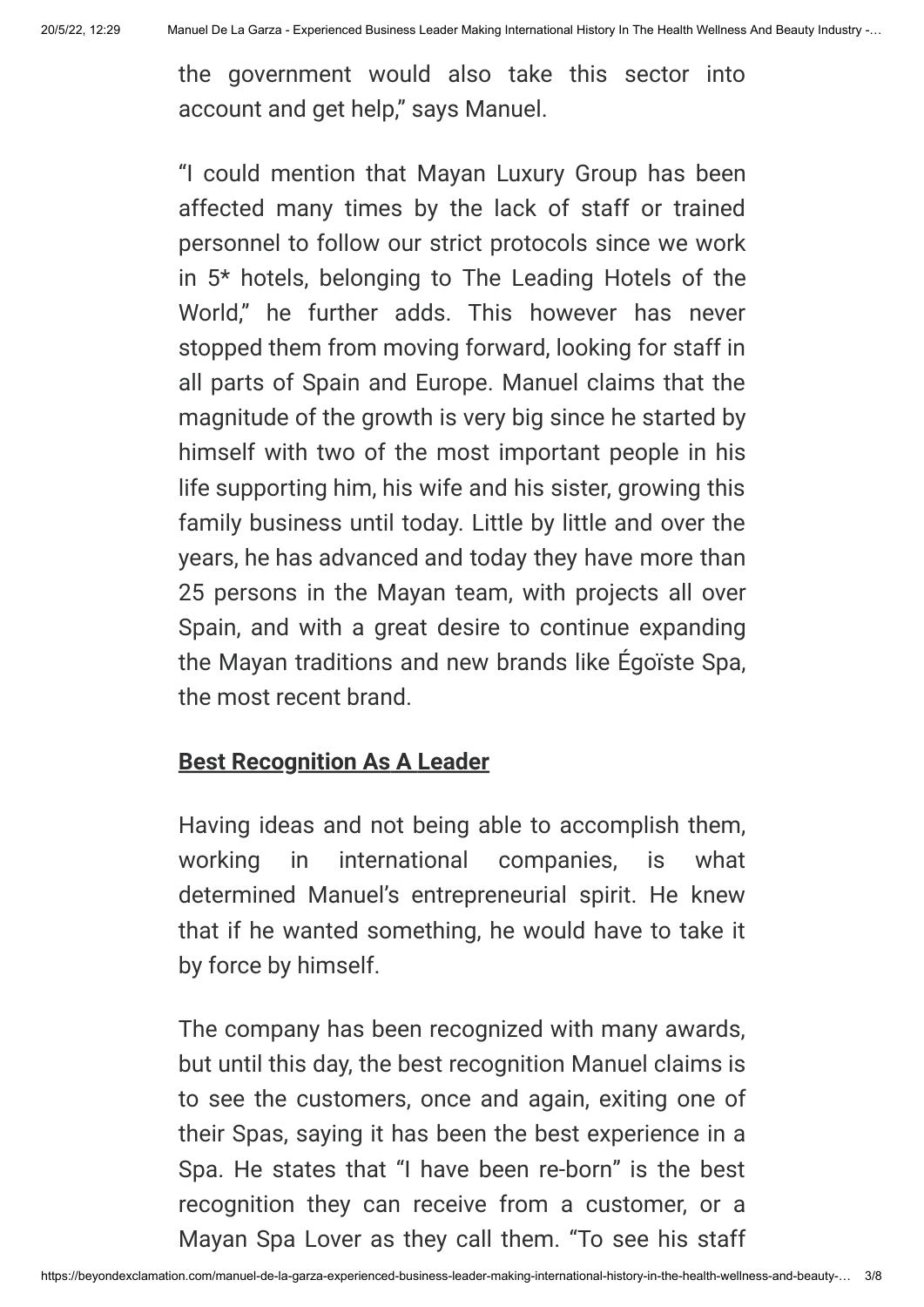become a family, to see how they grow, how they learn from each piece of advice and learn from them as well, is extremely satisfying. I am nothing without my staff and I'm lucky to have the best team a Director could expect, starting with Antonella Romano, Spa Manager of the Group," he further says. anuel De La Garza - Experienced Business Leader Making International History In The Health Wellness<br>become a family, to see how they grow, how they learn<br>from each piece of advice and learn from them as well,<br>is extremely

#### **Responsibilities As The CEO of Mayan Luxury Group**

anuel De La Garza - Experienced Business Leade<br>become a family, to see her<br>from each piece of advice<br>is extremely satisfying. I a<br>and I'm lucky to have the<br>expect, starting with Anto<br>of the Group," he further sa<br>**Responsib** that his responsibility as CEO oversee all aspects of the business. The Group aims for perfection. There is not a day that goes by that he does not invest the maximum and necessary hours to move forward with all new projects, problems that may arise, situations with the team, as well as Marketing procedures. "I am 100% involved in every detail, having the best advice from my team leaders," he exclaims. Before the Mayan Luxury Group, Manuel devoted himself to Marketing and Sourcing. Putting together great ideas to reach different fields.

Being a total nonconformist, this is not everything he has always dreamed of. Because every day that goes by he claims to want more. "I want more projects, I have new ideas. I want to create all the time... So I could say that I am proud to have achieved this expansion of the Mayan Luxury Group and to have contributed to the industry, but the day I stop dreaming and creating, will be the day I die," he states proudly.

### **Plans For The Future Of The Company**

Manuel has many plans for Mayan Luxury Group. He says that he cannot reveal all of them, as they say: If I